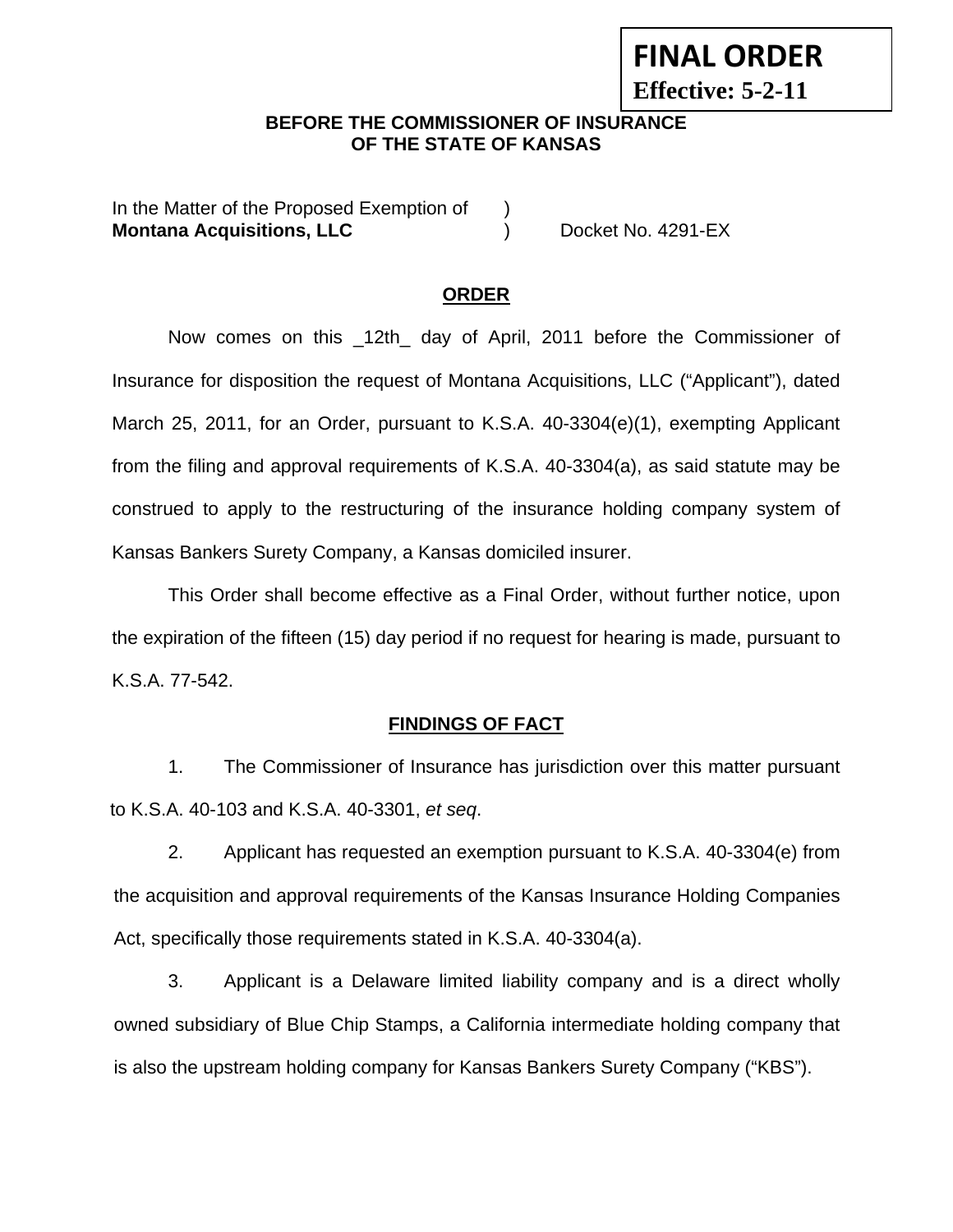4. Wesco Financial Corporation, a Delaware Corporation, is directly owned by Blue Chip Stamps and is currently an indirect owner of KBS.

5. Applicant desires to merge with Wesco Financial Corporation and subsequently change their name to Wesco Financial LLC. The result of the merger will be that the merged surviving entity, Wesco Financial LLC, will be an indirect parent in the chain of parents of KBS.

 6. After the reorganization the direct parent of KBS, Wesco-Financial Insurance Company, a Nebraska domiciled insurance company, will remain unchanged.

 7. The restructuring will have no operational affect on KBS as both the immediate parent and the ultimate parent will remain unchanged. Additionally, the officers and directors of KBS will remain.

 8. Both before and after the reorganization, Berkshire Hathaway Inc., a Delaware domiciled corporation, will continue to be the ultimate controlling person of KBS.

#### **CONCLUSIONS OF LAW**

9. K.S.A. 40-3304(a) provides, in part, as follows:

(a) No person other than the issuer shall…enter into any agreement to exchange securities or, seek to acquire, or acquire, in the open market or otherwise, any voting security of a domestic insurer if,… at the time… any such agreement is entered into, … such person has filed with the commissioner of insurance and has sent to such insurer, a statement containing the information required by this section and such… agreement… has been approved by the commissioner of insurance in the manner hereinafter prescribed.

- 10. K.S.A. 40-3304(e) provides
	- (e) The provisions of this section shall not apply to: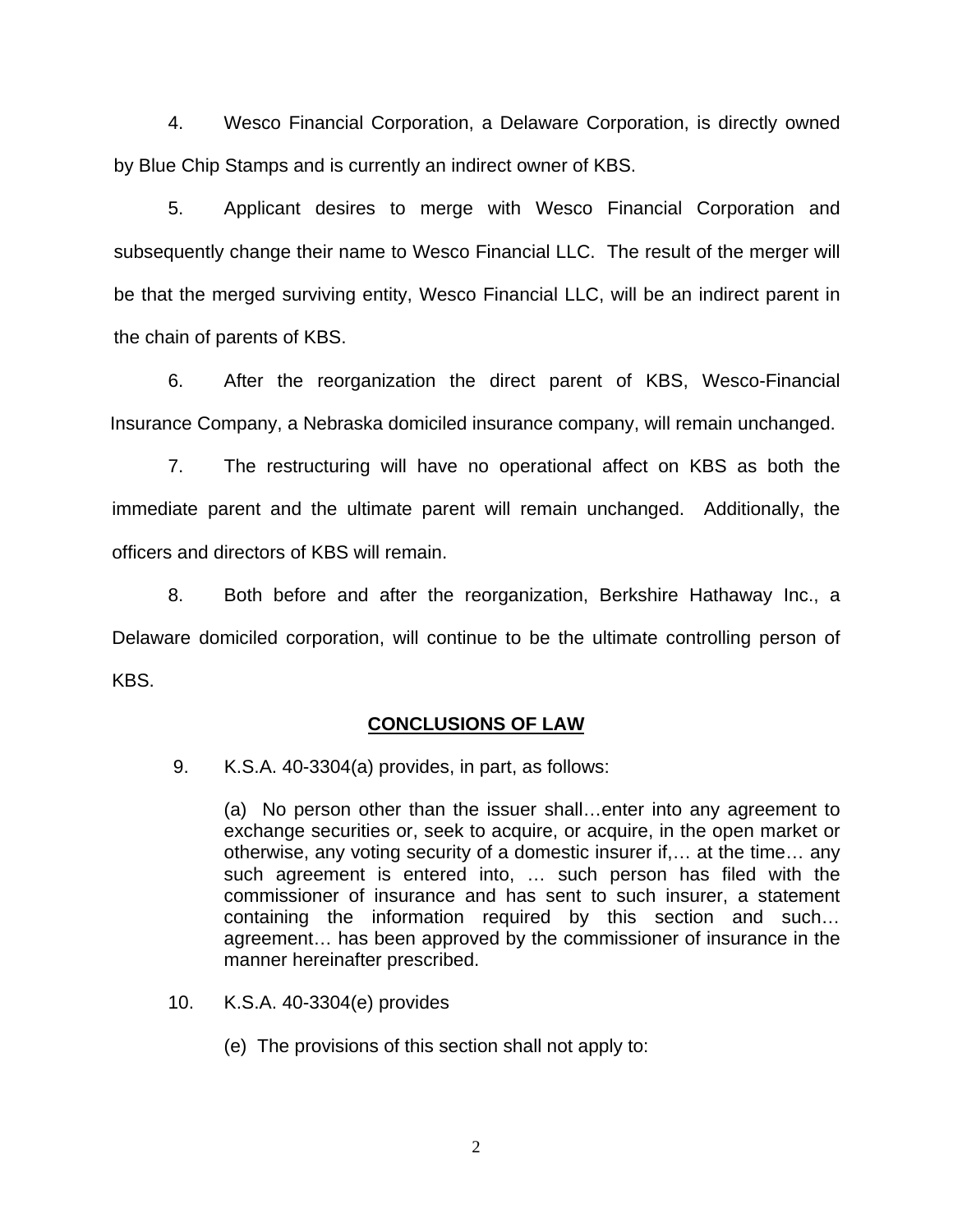Any offer, request, invitation, agreement or acquisition which the commissioner of insurance by order shall exempt therefrom as: (1) Not having been made or entered into for the purpose and not having the effect of changing or influencing the control of a domestic insurer;…

11. Based upon the information enumerated in the Findings of Fact contained in paragraphs one through eight above, and the representations made on behalf of Montana Acquisitions, LLC, the restructuring of the holding company system is not made for the purpose of, and will not have the effect of, changing or influencing the control of Kansas Bankers Surety Company, a Kansas domestic insurer.

### **IT IS THEREFORE, BY THE COMMISSIONER OF INSURANCE, ORDERED THAT:**

1. Montana Acquisitions, LLC shall be exempt from the application of the formal filing and approval requirements of K.S.A 40-3304(a) as it may be deemed to apply to the change of the ownership of Kansas Bankers Surety Company provided the reorganization is effected by or before June 30, 2011.

2. Montana Acquisitions, LLC shall comply with all of the provisions and requirements of K.S.A. 40-3301, *et seq*., in the future.

3. The Commissioner of Insurance retains jurisdiction over this matter to issue any and all further Orders deemed appropriate or to take such further action as necessary to dispose of this matter.

#### **NOTICE OF RIGHTS**

Montana Acquisitions, LLC is entitled to a hearing pursuant to K.S.A. 77-537, the Kansas Administrative Procedure Act. If Montana Acquisitions, LLC desires a hearing, it must file a written request for a hearing with:

Zachary J.C. Anshutz, General Counsel Kansas Insurance Department 420 S.W.  $9<sup>th</sup>$  Street Topeka, Kansas 66612

3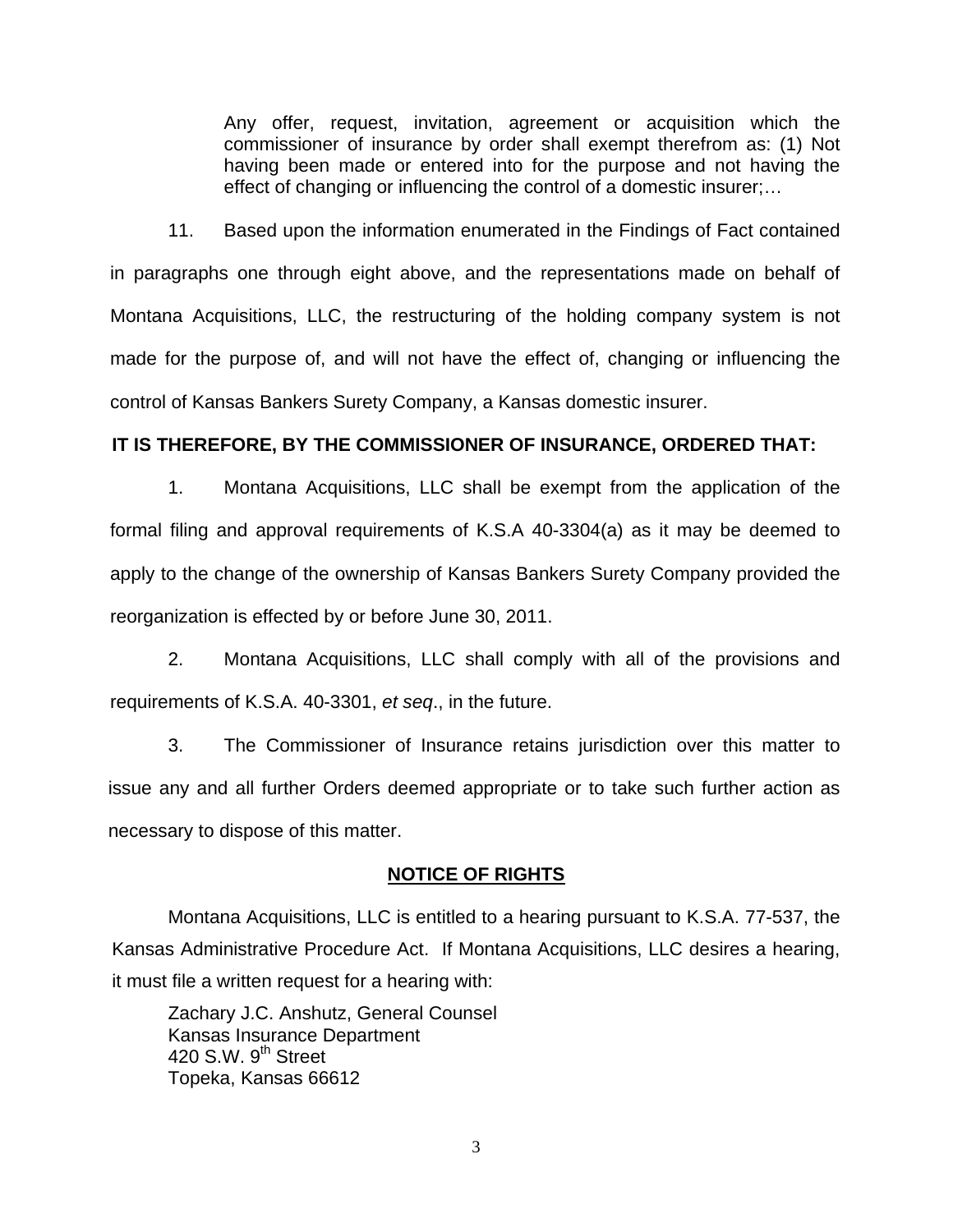This request must be filed within fifteen (15) days from the date of service of this Order. If Applicant requests a hearing, the Kansas Insurance Department will notify them of the time and place of the hearing and information on the procedures, right of representation, and other rights of parties relating to the conduct of the hearing, before commencement of same.

If a hearing is not requested in the time and manner stated above, this Order shall become effective as a Final Order upon the expiration of time for requesting a hearing, pursuant to K.S.A. 77-613. In the event Applicant files a petition for judicial review, pursuant to K.S.A. 77-613(e), the agency officer to be served on behalf of the Kansas Insurance Department is:

Zachary J.C. Anshutz, General Counsel Kansas Insurance Department 420 S.W. 9<sup>th</sup> Street Topeka, Kansas 66612

**IT IS SO ORDERED THIS \_\_12th\_ DAY OF APRIL 2011, IN THE CITY OF TOPEKA, COUNTY OF SHAWNEE, STATE OF KANSAS.** 



|                   | S/ Sandy Praeer                  |
|-------------------|----------------------------------|
| <b>DEPARTMENT</b> | <b>Sandy Praeger</b>             |
| <b>CREATED BY</b> | <b>Commissioner of Insurance</b> |
|                   | By:                              |
|                   |                                  |

/s/ Zachary J.C. Anshutz Zachary J.C. Anshutz General Counsel